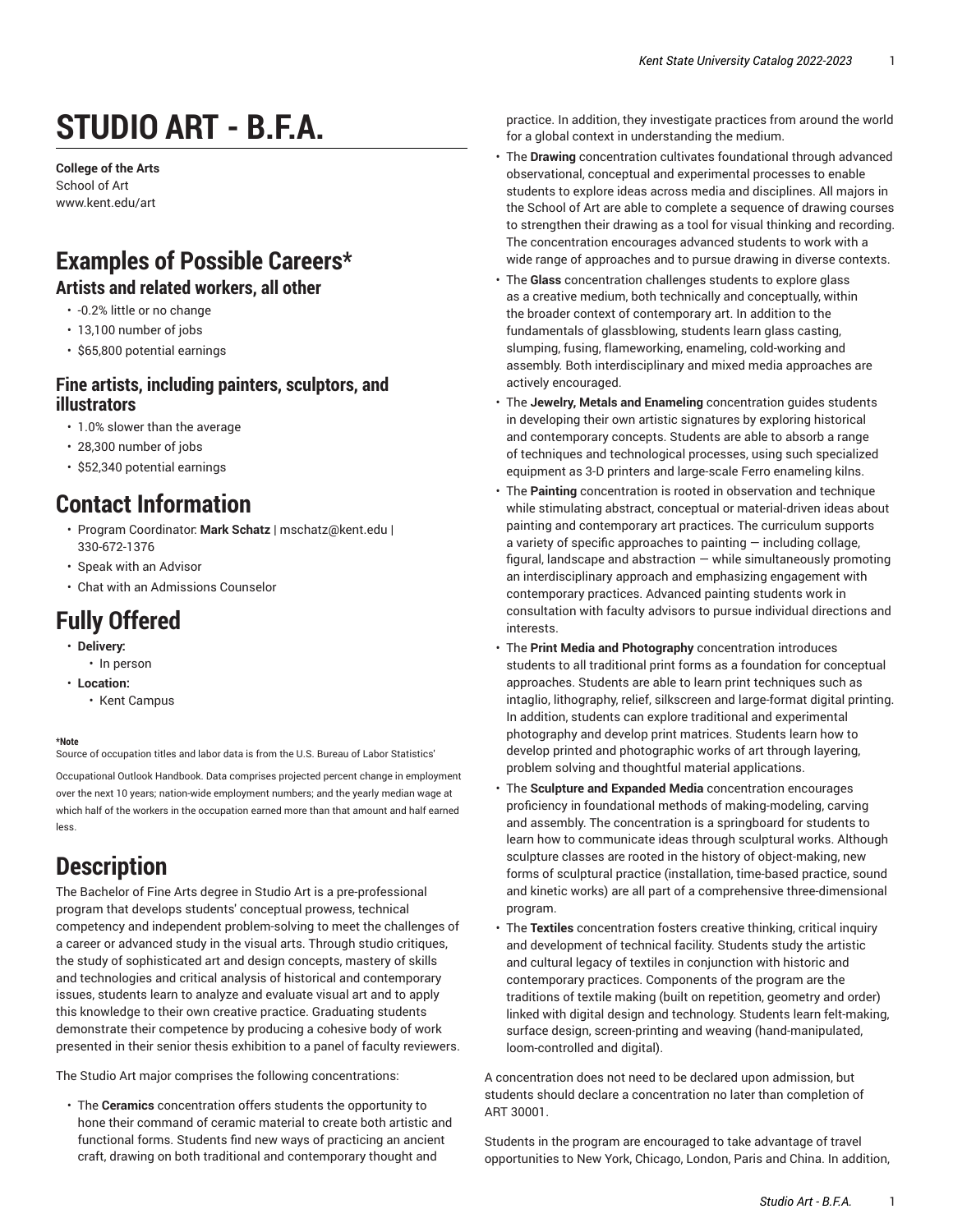students can participate in study abroad full semester or summer experiences at Kent State's Florence, Italy location.

### **Accreditation**

National Association of Schools of Art and Design (NASAD)

### **Admission Requirements**

The university affirmatively strives to provide educational opportunities and access to students with varied backgrounds, those with special talents and adult students who graduated from high school three or more years ago.

**First-Year Students on the Kent Campus:** First-year admission policy on the Kent Campus is selective. Admission decisions are based upon cumulative grade point average, strength of high school college preparatory curriculum and grade trends. Students not admissible to the Kent Campus may be administratively referred to one of the seven regional campus to begin their college coursework. For more information, visit the [admissions](http://www.kent.edu/node/951533/) website for first-year students.

**First-Year Students on the Regional Campuses:** First-year admission to Kent State's campuses at Ashtabula, East Liverpool, Geauga, Salem, Stark, Trumbull and Tuscarawas, as well as the Twinsburg Academic Center, is open to anyone with a high school diploma or its equivalent. Check with a regional campus admissions office to determine application requirements, as they may differ among campuses.

**International Students:** All international students must provide proof of English language proficiency (unless they meet specific exceptions) by earning a minimum 525 TOEFL score (71 on the Internet-based version), minimum 75 MELAB score, minimum 6.0 IELTS score, minimum 48 PTE score or minimum 100 DET score; or by completing the ESL level 112 Intensive Program. For more information, visit the [admissions website for](http://www.kent.edu/globaleducation/international-admissions/) [international students](http://www.kent.edu/globaleducation/international-admissions/).

**Transfer Students:** For more information, visit the [admissions website for](https://www.kent.edu/admissions/?au=transfer) transfer [students.](https://www.kent.edu/admissions/?au=transfer)

**Former Students:** Former Kent State students or graduates who have not attended another college or university since Kent State may complete the reenrollment or reinstatement form on the University [Registrar's](https://www.kent.edu/node/67516/) website.

Transfer applicants to the program who meet the general transfer admission requirements should schedule a meeting with the academic advisor in the School of Art and submit a portfolio to a studio art faculty member to review for proper course placement. The faculty member may specify additional requirements considered reasonable and necessary. Transfer credits are evaluated consistent with the state-wide Transfer Articulation Guides (TAG), although each student will be evaluated individually in terms of his or her ability to perform in the program. Transfer students should make every effort to complete admission requirements before the deadlines and to schedule a portfolio review with before registration.

## **Program Learning Outcomes**

Graduates of the program will be able to:

- 1. Demonstrate the ability (skill) to work within their chosen medium/ media, and understand associated materials and processes.
- 2. Demonstrate an understanding of larger contemporary and historical contexts.
- 3. Demonstrate a high degree of design and visual literacy in their work.
- 4. Articulate their individual vision in both written and oral form.

### **University Requirements**

All students in a bachelor's degree program at Kent State University must complete the following university requirements for graduation.

**NOTE:** University requirements may be fulfilled in this program by specific course requirements. Please see Program Requirements for details.

| Destination Kent State: First Year Experience                                                                                    |           |
|----------------------------------------------------------------------------------------------------------------------------------|-----------|
| Course is not required for students with 25 transfer credits.<br>excluding College Credit Plus, or age 21+ at time of admission. |           |
| Diversity Domestic/Global (DIVD/DIVG)                                                                                            | 2 courses |
| Students must successfully complete one domestic and one global<br>course, of which one must be from the Kent Core.              |           |
| Experiential Learning Requirement (ELR)                                                                                          | varies    |
| Students must successfully complete one course or approved<br>experience.                                                        |           |
| Kent Core (see table below)                                                                                                      | 36-37     |
| Writing-Intensive Course (WIC)                                                                                                   | 1 course  |
| Students must earn a minimum C grade in the course.                                                                              |           |
| <b>Upper-Division Requirement</b>                                                                                                | 39        |
| Students must successfully complete 39 upper-division (numbered<br>30000 to 49999) credit hours to graduate.                     |           |
| <b>Total Credit Hour Requirement</b>                                                                                             | 120       |

### <span id="page-1-0"></span>**Kent Core Requirements**

| Kent Core Composition (KCMP)                                           | 6         |
|------------------------------------------------------------------------|-----------|
| Kent Core Mathematics and Critical Reasoning (KMCR)                    | 3         |
| Kent Core Humanities and Fine Arts (KHUM/KFA) (min one course<br>each) | 9         |
| Kent Core Social Sciences (KSS) (must be from two disciplines)         | 6         |
| Kent Core Basic Sciences (KBS/KLAB) (must include one laboratory)      | $6 - 7$   |
| Kent Core Additional (KADL)                                            | 6         |
| <b>Total Credit Hours:</b>                                             | $36 - 37$ |

### **Program Requirements Major Requirements**

| Code              | Title                                                            | <b>Credit</b><br><b>Hours</b> |
|-------------------|------------------------------------------------------------------|-------------------------------|
|                   | Major Requirements (courses count in major GPA)                  |                               |
| ART 10022         | <b>2D COMPOSITION</b>                                            | 3                             |
| ART 10023         | <b>3D COMPOSITION</b>                                            | 3                             |
| ART 10024         | <b>DIGITAL MEDIA</b>                                             | 3                             |
| ART 30001         | COMMON REVIEW <sup>1</sup>                                       |                               |
| ART 40008         | PROFESSIONAL PRACTICES IN VISUAL ARTS<br>$(WIC)^2$               | 3                             |
| ARTH 22006        | ART HISTORY: ANCIENT TO MEDIEVAL ART<br>(KFA)                    | 3                             |
| <b>ARTH 22007</b> | ART HISTORY: RENAISSANCE TO MODERN ART<br>(KFA)                  | 3                             |
| ARTH 32066        | ART AND THEORY SINCE 1940                                        | 3                             |
| ARTS 14000        | <b>DRAWING I</b>                                                 | 3                             |
| ARTS 14001        | <b>DRAWING II</b>                                                | 3                             |
| <b>ARTS 45099</b> | SENIOR THESIS EXHIBITION (ELR) <sup>3</sup>                      | 3                             |
|                   | Art History (ARTH) Upper-Divison Elective (30000 or 40000 level) | 3                             |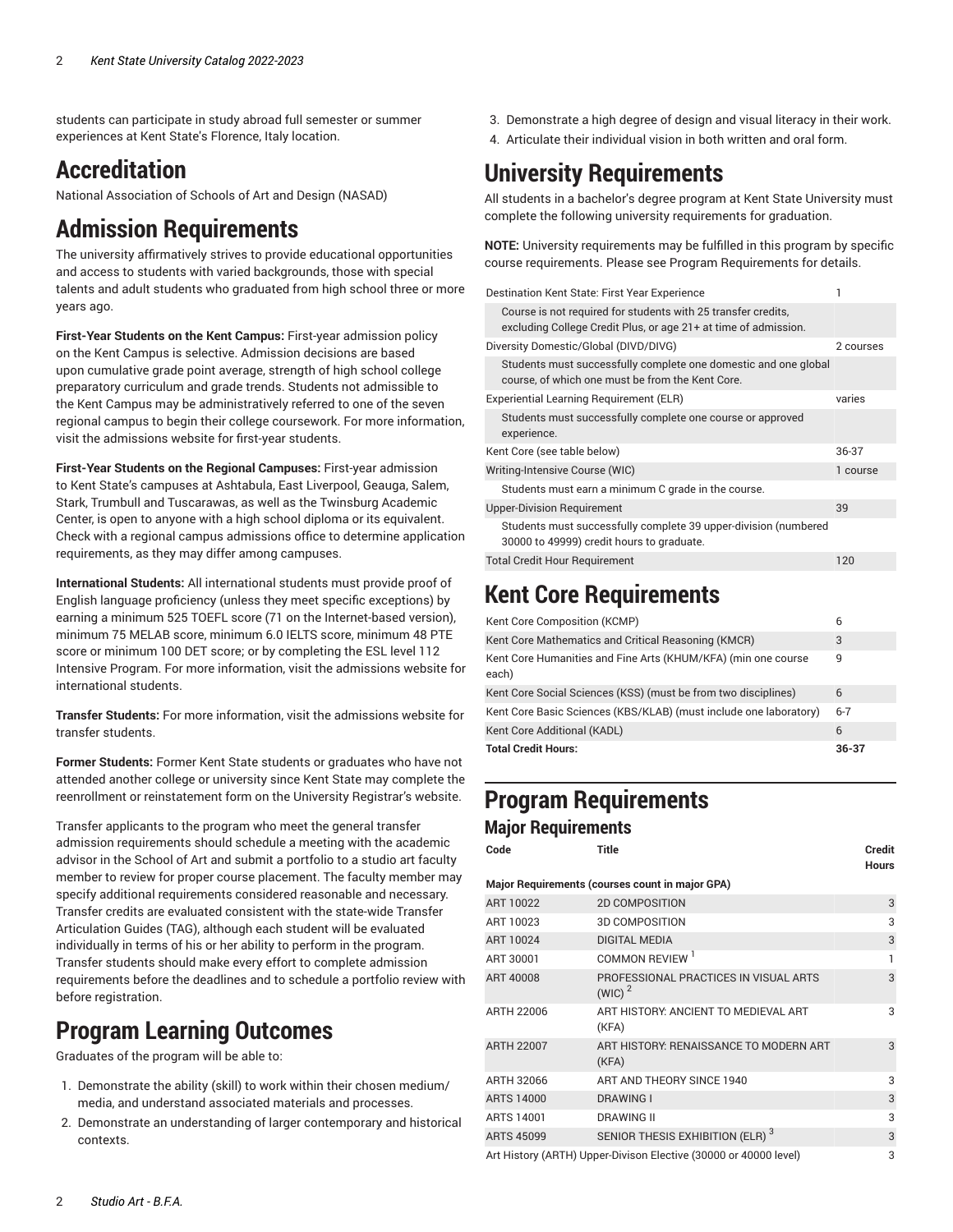| <b>Minimum Total Credit Hours:</b> |                                                                                                                         | 120     |
|------------------------------------|-------------------------------------------------------------------------------------------------------------------------|---------|
| <b>Textiles</b>                    |                                                                                                                         |         |
| Sculpture and Expanded Media       |                                                                                                                         |         |
| Print Media and Photography        |                                                                                                                         |         |
| Painting                           |                                                                                                                         |         |
| Jewelry, Metals and Enameling      |                                                                                                                         |         |
| Glass                              |                                                                                                                         |         |
| Drawing                            |                                                                                                                         |         |
| Ceramics                           |                                                                                                                         |         |
| Choose from the following:         |                                                                                                                         | 24      |
| <b>Concentrations</b>              |                                                                                                                         |         |
|                                    | General Electives (total credit hours depends on earning 120 credit<br>hours, including 39 upper-division credit hours) | 7       |
| <b>Kent Core Additional</b>        |                                                                                                                         | 6       |
|                                    | Kent Core Basic Sciences (must include one laboratory)                                                                  | $6 - 7$ |
|                                    | Kent Core Social Sciences (must be from two disciplines)                                                                | 6       |
| <b>Kent Core Humanities</b>        |                                                                                                                         |         |
|                                    | Kent Core Mathematics and Critical Reasoning                                                                            | 3       |
| Kent Core Composition              |                                                                                                                         | 6       |
| <b>UC 10097</b>                    | <b>DESTINATION KENT STATE: FIRST YEAR</b><br><b>EXPERIENCE</b>                                                          | 1       |
|                                    | Additional Requirements (courses do not count in major GPA)                                                             |         |
| <b>ARTS 25700</b>                  | <b>INTRODUCTION TO JEWELRY METALS I</b>                                                                                 |         |
| ARTS 25600                         | INTRODUCTION TO GLASS WORKING                                                                                           |         |
| <b>ARTS 25400</b>                  | <b>CERAMICS I</b>                                                                                                       |         |
| ARTS 25300                         | <b>TEXTILES: PATTERN</b>                                                                                                |         |
| ARTS 24061                         | INTRODUCTION TO PAINTING                                                                                                |         |
| <b>ARTS 24051</b>                  | INTRODUCTION TO SCULPTURAL PRACTICE                                                                                     |         |
| ARTS 24040                         | INTRODUCTION TO PRINT MEDIA                                                                                             |         |
| ARTS 24010                         | INTRODUCTION TO FINE ART PHOTOGRAPHY                                                                                    |         |
| ARTS 24002                         | DRAWING AS A STUDIO PRACTICE                                                                                            |         |
|                                    | Foundations Electives, choose from the following:                                                                       | 12      |
|                                    | Studio Art (ARTS) Upper-Division Electives (30000 or 40000 level) <sup>4</sup>                                          | 12      |

1 Students may register for selected Studio Art upper-division courses (ARTS 30000 or 40000 level) prior to successfully completing ART 30001. At the completion of eight specific courses (ART 10022, ART 10023, ART 10024, ARTH 22007, ARTS 14000, ARTS 14001 and two foundation electives), students register for ART 30001 and submit a portfolio of representative studio work selected from these courses to a studio art faculty committee for review. An examination of knowledge of art history is included. Incoming transfer students are expected to provide examples of foundational coursework equivalent to School of Art requirements for ART 30001. The review is a formative assessment of the student's foundations work including a digital portfolio, installation of sampling of works and proficiency in written and oral critical thinking.

- 2 A minimum C grade must be earned to fulfill the writing-intensive requirement.
- 3 Students are required to plan and execute independently a senior thesis exhibition in the area of their declared concentration. The exhibition Is presented for review to a committee of at least three School of Art faculty. In addition to presenting the project or exhibition, students must submit a written proposal and written summation (or artist's statement). Students must submit photographic documentation along with the requisite written components at the completion of the committee defense. Students should work closely with a studio art faculty advisor on all aspects of the senior project.

 $4\,$  A maximum 6 credit hours of ARTS 45090 may be applied toward studio art electives. Students may apply this course toward fulfilling general electives, with no maximum credit hours required.

#### <span id="page-2-0"></span>**Ceramics Concentration Requirements**

| Code                               | <b>Title</b>                                                   | Credit<br><b>Hours</b> |
|------------------------------------|----------------------------------------------------------------|------------------------|
|                                    | <b>Concentration Requirements (courses count in major GPA)</b> |                        |
| <b>ARTS 24051</b>                  | INTRODUCTION TO SCULPTURAL PRACTICE <sup>1</sup>               | 3                      |
| <b>ARTS 25400</b>                  | CERAMICS I <sup>1</sup>                                        | 3                      |
| <b>ARTS 35400</b>                  | <b>FUNCTIONAL APPROACHES TO CLAY</b>                           | 3                      |
| ARTS 35401                         | SCULPTURAL APPROACHES IN CLAY                                  | 3                      |
| <b>ARTS 45400</b>                  | ADVANCED CERAMICS                                              | 3                      |
| Studio Art (ARTS) Elective         |                                                                | 3                      |
|                                    | Ceramics Electives, choose from the following:                 | 6                      |
| ARTS 35400                         | <b>FUNCTIONAL APPROACHES TO CLAY</b>                           |                        |
| <b>ARTS 35401</b>                  | SCULPTURAL APPROACHES IN CLAY                                  |                        |
| <b>ARTS 45080</b>                  | KENT BLOSSOM ART <sup>2</sup>                                  |                        |
| ARTS 45095                         | SPECIAL TOPICS: STUDIO ART <sup>2</sup>                        |                        |
| ARTS 45400                         | ADVANCED CERAMICS                                              |                        |
| <b>Minimum Total Credit Hours:</b> |                                                                | 24                     |

- 
- 1 Students who completed ARTS 24051 and/or ARTS 25400 as part of the major foundation electives may choose from any Studio Art (ARTS) 10000-, 20000- 30000- or 40000- level course to meet required credit hours.
- 2 ARTS 45080 and ARTS 45095 may be used to fulfill the concentration elective with approval from a faculty or academic advisor.

#### <span id="page-2-1"></span>**Drawing Concentration Requirements**

| Code              | <b>Title</b>                                                   | <b>Credit</b><br><b>Hours</b> |
|-------------------|----------------------------------------------------------------|-------------------------------|
|                   | <b>Concentration Requirements (courses count in major GPA)</b> |                               |
| <b>ARTS 24002</b> | DRAWING AS A STUDIO PRACTICE <sup>1</sup>                      | 3                             |
| ARTS 24040        | INTRODUCTION TO PRINT MEDIA <sup>1</sup>                       | 3                             |
| ARTS 24061        | INTRODUCTION TO PAINTING                                       | 3                             |
| ARTS 34002        | <b>FIGURE DRAWING</b>                                          | 3                             |
| ARTS 34003        | DRAWING: STRUCTURE AND                                         | 3                             |
|                   | <b>EXPERIMENTATION</b>                                         |                               |
| ARTS 44002        | ADVANCED DRAWING FOR ALL DISCIPLINES                           | 3                             |
|                   | Drawing Electives, choose from the following:                  | 6                             |
| ARTS 34002        | <b>FIGURE DRAWING</b>                                          |                               |
| ARTS 34003        | <b>DRAWING: STRUCTURE AND</b>                                  |                               |
|                   | <b>EXPERIMENTATION</b>                                         |                               |
| ARTS 44002        | ADVANCED DRAWING FOR ALL DISCIPLINES                           |                               |
| <b>ARTS 45080</b> | KENT BLOSSOM ART <sup>2</sup>                                  |                               |
| ARTS 45095        | SPECIAL TOPICS: STUDIO ART <sup>2</sup>                        |                               |

**Minimum Total Credit Hours: 24**

1 Students who completed ARTS 24002, ARTS 24040 and/or ARTS 24061 as part of the major foundation electives are to choose from the following to meet required credit hours: ARTS 24010, ARTS 25300, ARTS 34061 .

2 ARTS 45080 and ARTS 45095 may be used to fulfill the concentration elective with approval from a faculty or academic advisor.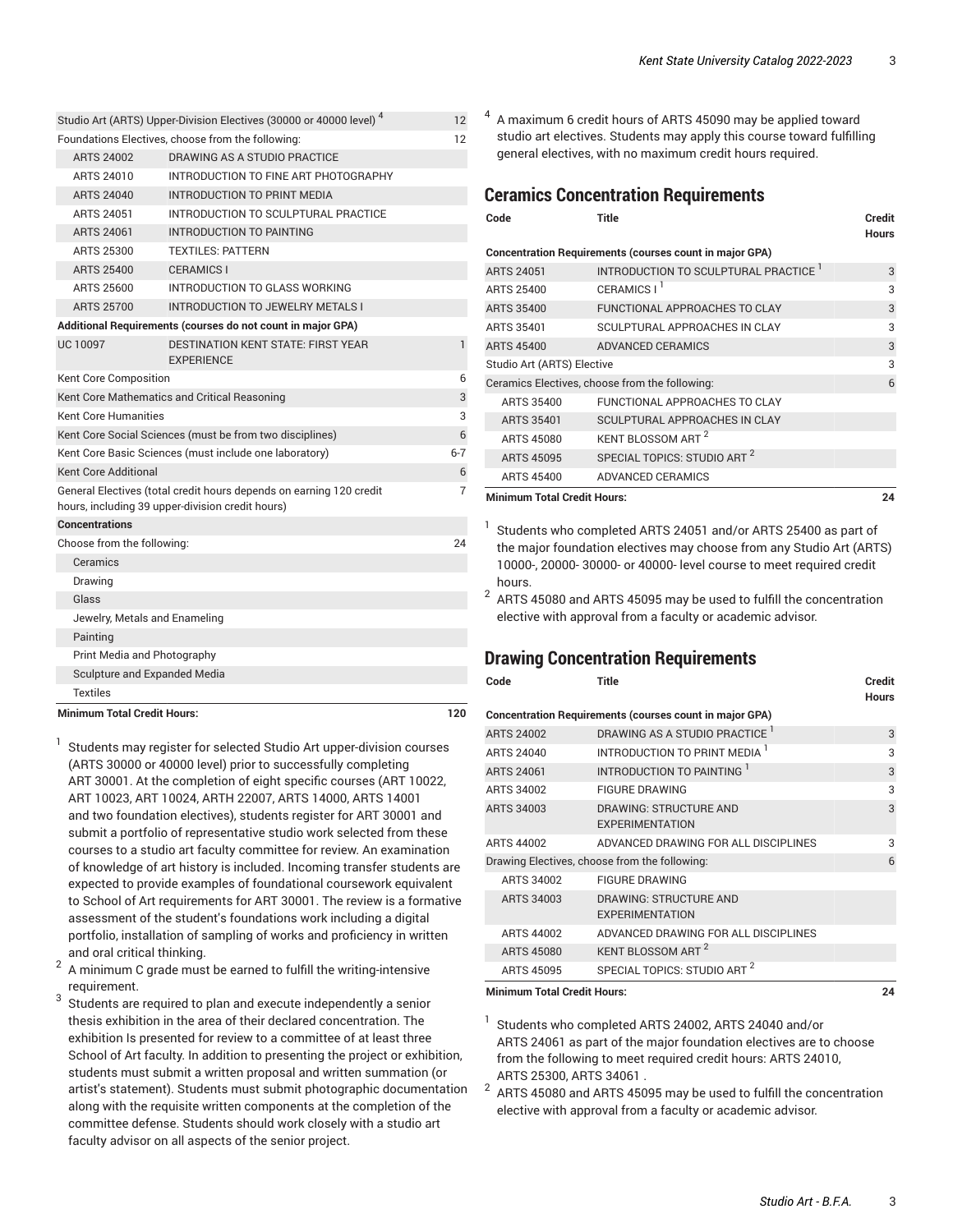#### <span id="page-3-0"></span>**Glass Concentration Requirements**

| Code                        | <b>Title</b>                                                   | <b>Credit</b><br><b>Hours</b> |
|-----------------------------|----------------------------------------------------------------|-------------------------------|
|                             | <b>Concentration Requirements (courses count in major GPA)</b> |                               |
| <b>ARTS 24051</b>           | INTRODUCTION TO SCULPTURAL PRACTICE <sup>1</sup>               | 3                             |
| ARTS 25600                  | INTRODUCTION TO GLASS WORKING                                  | 3                             |
| <b>ARTS 35401</b>           | SCULPTURAL APPROACHES IN CLAY                                  | 3                             |
| or ARTS 35700               | JEWELRY CONCEPTS AND TECHNIQUES                                |                               |
| or ARTS 35701               | METALSMITHING CONCEPTS AND TECHNIQUES                          |                               |
| or ARTS 35702               | ENAMELING CONCEPTS AND TECHNIQUES                              |                               |
| ARTS 35603                  | <b>GLASS BLOWING</b>                                           | 3                             |
| <b>ARTS 35604</b>           | SCULPTURAL AND KILN-FORMED GLASS                               | 3                             |
| ARTS 45600                  | ADVANCED GLASS WORKING                                         | 3                             |
|                             | Glass Electives, choose from the following:                    | 6                             |
| ARTS 35602                  | <b>FLAMEWORKED GLASS</b>                                       |                               |
| ARTS 35603                  | <b>GLASS BLOWING</b>                                           |                               |
| ARTS 35604                  | SCULPTURAL AND KILN-FORMED GLASS                               |                               |
| <b>ARTS 45080</b>           | KENT BLOSSOM ART <sup>2</sup>                                  |                               |
| ARTS 45095                  | SPECIAL TOPICS: STUDIO ART <sup>2</sup>                        |                               |
| ARTS 45600                  | ADVANCED GLASS WORKING                                         |                               |
| Minimum Total Cradit Hours: |                                                                | ΩÆ                            |

**Minimum Total Credit Hours: 24**

1 Students who completed ARTS 24051 and/or ARTS 25600 as part of the major foundation electives are to choose from the following to meet required credit hours: ARTS 24002, ARTS 24061, ARTS 25600, ARTS 35306.

2 ARTS 45080 and ARTS 45095 may be used to fulfill the concentration elective with approval from a faculty or academic advisor.

#### <span id="page-3-1"></span>**Jewelry, Metals and Enameling Concentration Requirements**

| Code                                                                     | Title                                                          | Credit<br><b>Hours</b> |  |
|--------------------------------------------------------------------------|----------------------------------------------------------------|------------------------|--|
| <b>Concentration Requirements (courses count in major GPA)</b>           |                                                                |                        |  |
| <b>ARTS 25700</b>                                                        | INTRODUCTION TO JEWELRY METALS I                               | 3                      |  |
| ARTS 35700                                                               | JEWELRY CONCEPTS AND TECHNIQUES                                | 3                      |  |
| <b>ARTS 35701</b>                                                        | <b>METALSMITHING CONCEPTS AND</b><br><b>TECHNIQUES</b>         | 3                      |  |
| Studio Art (ARTS) Elective                                               |                                                                | 3                      |  |
|                                                                          | Concentration Elective, choose from the following:             | 3                      |  |
| ARTS 25300                                                               | <b>TEXTILES: PATTERN</b>                                       |                        |  |
| <b>ARTS 25400</b>                                                        | <b>CERAMICS I</b>                                              |                        |  |
| ARTS 25600                                                               | INTRODUCTION TO GLASS WORKING                                  |                        |  |
| <b>ARTS 35300</b>                                                        | <b>TEXTILES: DIMENSIONAL</b>                                   |                        |  |
| ARTS 35301                                                               | <b>TEXTILES: PRINT PATTERN</b>                                 |                        |  |
| ARTS 35302                                                               | <b>TEXTILES: FELTMAKING</b>                                    |                        |  |
| ARTS 35303                                                               | <b>TEXTILES: TAPESTRY</b>                                      |                        |  |
| <b>ARTS 35305</b>                                                        | <b>TEXTILES: ACCESSORIES - DESIGN AND</b><br><b>PRODUCTION</b> |                        |  |
| ARTS 35306                                                               | <b>TEXTILES: SURFACE COLOR AND DESIGN</b>                      |                        |  |
| ARTS 35350                                                               | <b>TEXTILES: DESIGN AND PRODUCTION</b>                         |                        |  |
| ARTS 35400                                                               | FUNCTIONAL APPROACHES TO CLAY                                  |                        |  |
| <b>ARTS 35401</b>                                                        | SCULPTURAL APPROACHES IN CLAY                                  |                        |  |
| ARTS 35603                                                               | <b>GLASS BLOWING</b>                                           |                        |  |
| <b>ARTS 35604</b>                                                        | SCULPTURAL AND KILN-FORMED GLASS                               |                        |  |
| Jewelry, Metals and Enameling Electives, choose from the following:<br>9 |                                                                |                        |  |
| <b>ARTS 35702</b>                                                        | <b>ENAMELING CONCEPTS AND TECHNIQUES</b>                       |                        |  |

| <b>Minimum Total Credit Hours:</b> |                                         | 24 |
|------------------------------------|-----------------------------------------|----|
|                                    | <b>ENAMELING</b>                        |    |
| <b>ARTS 45704</b>                  | ADVANCED STUDIO JEWELRY METALS          |    |
| ARTS 45702                         | ADVANCED ENAMELING                      |    |
| <b>ARTS 45701</b>                  | <b>TABLEWARE</b>                        |    |
| ARTS 45700                         | <b>DESIGN AND PRODUCTION</b>            |    |
| ARTS 45095                         | SPECIAL TOPICS: STUDIO ART <sup>2</sup> |    |
| ARTS 45080                         | KENT BLOSSOM ART <sup>2</sup>           |    |
| ARTS 44096                         | INDIVIDUAL STUDY: STUDIO ART            |    |
| ARTS 35703                         | <b>TEXTILE TECHNIQUES IN METAL</b>      |    |

<sup>1</sup> Students who completed ARTS 25700 as part of the major foundation electives may choose from any Studio Art (ARTS) 10000-, 20000-, 30000- or 40000-level course to meet required credit hours.

 $^{\rm 2}$  ARTS 45080 and ARTS 45095 may be used to fulfill the concentration elective with approval from a faculty or academic advisor.

#### <span id="page-3-2"></span>**Painting Concentration Requirements**

| Code                               | Title                                                          | <b>Credit</b><br><b>Hours</b> |
|------------------------------------|----------------------------------------------------------------|-------------------------------|
|                                    | <b>Concentration Requirements (courses count in major GPA)</b> |                               |
| ARTS 24002                         | DRAWING AS A STUDIO PRACTICE <sup>1</sup>                      | 3                             |
| ARTS 24061                         | INTRODUCTION TO PAINTING 1                                     | 3                             |
| <b>ARTS 34003</b>                  | <b>DRAWING: STRUCTURE AND</b><br><b>EXPERIMENTATION</b>        | 3                             |
| ARTS 34061                         | <b>INTERMEDIATE PAINTING</b>                                   | 3                             |
| <b>ARTS 34062</b>                  | PAINTING STRATEGIES: PROCESS AND<br><b>CONTENT</b>             | 3                             |
| or ARTS 34063                      | PAINTING STRATEGIES: IMAGE AND CONTENT                         |                               |
| ARTS 44060                         | ADVANCED PAINTING: PRACTICE AND THEORY                         | 3                             |
| Studio Art (ARTS) Elective         |                                                                | 3                             |
|                                    | Painting Elective, choose from the following:                  | 3                             |
| ARTS 34062                         | PAINTING STRATEGIES: PROCESS AND<br><b>CONTENT</b>             |                               |
| ARTS 34063                         | PAINTING STRATEGIES: IMAGE AND CONTENT                         |                               |
| ARTS 44002                         | ADVANCED DRAWING FOR ALL DISCIPLINES                           |                               |
| ARTS 44060                         | ADVANCED PAINTING: PRACTICE AND THEORY                         |                               |
| <b>ARTS 45080</b>                  | KENT BLOSSOM ART <sup>2</sup>                                  |                               |
| ARTS 45095                         | SPECIAL TOPICS: STUDIO ART <sup>2</sup>                        |                               |
| <b>Minimum Total Credit Hours:</b> |                                                                | 24                            |

<sup>1</sup> Students who completed ARTS 24002 and/or ARTS 24061 as part of the major foundation electives may choose from any Studio Art (ARTS) 10000-, 20000-,30000- or 40000-level course(s) to meet required credit hours.

 $^{\rm 2}$  ARTS 45080 and ARTS 45095 may be used to fulfill the concentration elective with approval from a faculty or academic advisor.

### <span id="page-3-3"></span>**Print Media and Photography Concentration Requirements**

| Code              | Title                                                          | Credit<br><b>Hours</b> |
|-------------------|----------------------------------------------------------------|------------------------|
|                   | <b>Concentration Requirements (courses count in major GPA)</b> |                        |
| <b>ARTS 24002</b> | DRAWING AS A STUDIO PRACTICE                                   | 3                      |
| or VCD 18002      | PHOTOGRAPHY II                                                 |                        |
| ARTS 24010        | INTRODUCTION TO FINE ART PHOTOGRAPHY <sup>1</sup>              | 3                      |
| ARTS 24040        | INTRODUCTION TO PRINT MEDIA '                                  | 3                      |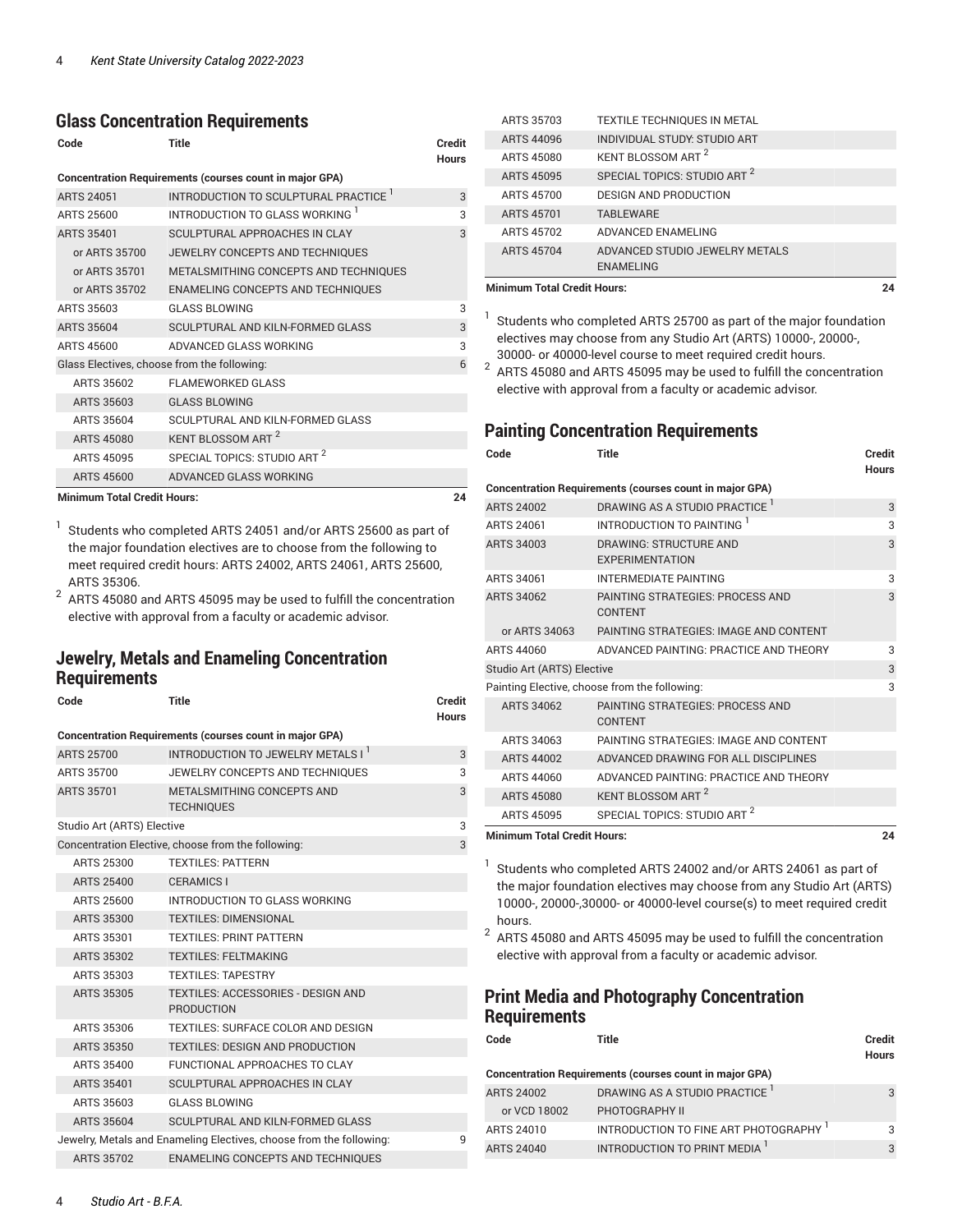| or VCD 38001                             | <b>PHOTOGRAPHICS</b>                                              |    |
|------------------------------------------|-------------------------------------------------------------------|----|
| ARTS 44010                               | ADVANCED FINE ART PHOTOGRAPHY                                     | 3  |
| or ARTS 44043                            | ADVANCED PRINT MEDIA                                              |    |
|                                          | Print Media and Photography Electives, choose from the following: | 12 |
| ARTS 34043                               | <b>INTAGLIO</b>                                                   |    |
| <b>ARTS 34044</b>                        | <b>SCREENPRINT</b>                                                |    |
| ARTS 34045                               | <b>LITHOGRAPHY</b>                                                |    |
| ARTS 44011                               | DIGITAL FINE ART PHOTOGRAPHY                                      |    |
| ARTS 44045                               | ART OF THE BOOK                                                   |    |
| ARTS 45080                               | KENT BLOSSOM ART <sup>2</sup>                                     |    |
| ARTS 45095                               | SPECIAL TOPICS: STUDIO ART <sup>2</sup>                           |    |
| <b>VCD 43051</b>                         | <b>TYPE HIGH PRESS</b>                                            |    |
| <b>Minimum Total Credit Hours:</b><br>7Δ |                                                                   |    |

1 Students who completed ARTS 24002, ARTS 24010 and/or ARTS 24040 as part of the major foundation electives may choose from any Studio Art (ARTS) 10000-, 20000-, 30000- or 40000-level course(s) to meet required credit hours.

2 ARTS 45080 and ARTS 45095 may be used to fulfill the concentration elective with approval from a faculty or academic advisor.

**Code Title Credit**

#### <span id="page-4-0"></span>**Sculpture and Expanded Media Concentration Requirements**

|                                    |                                                                | Hours |
|------------------------------------|----------------------------------------------------------------|-------|
|                                    | <b>Concentration Requirements (courses count in major GPA)</b> |       |
| <b>ARTS 24002</b>                  | DRAWING AS A STUDIO PRACTICE <sup>1</sup>                      | 3     |
| <b>ARTS 24051</b>                  | INTRODUCTION TO SCULPTURAL PRACTICE <sup>1</sup>               | 3     |
| <b>ARTS 25400</b>                  | CERAMICS I <sup>1</sup>                                        | 3     |
| ARTS 34051                         | <b>SCULPTURAL OBJECT</b>                                       | 3     |
| <b>ARTS 34052</b>                  | <b>TIME ARTS</b>                                               | 3     |
| or ARTS 34053                      | SITE AND INSTALLATION                                          |       |
| <b>ARTS 44051</b>                  | ADVANCED SCULPTURAL PRACTICE                                   | 3     |
|                                    | Sculpture Electives, choose from the following:                | 6     |
| ARTS 34052                         | <b>TIME ARTS</b>                                               |       |
|                                    | or ARTS 34053 SITE AND INSTALLATION                            |       |
| <b>ARTS 44051</b>                  | ADVANCED SCULPTURAL PRACTICE                                   |       |
| ARTS 44096                         | INDIVIDUAL STUDY: STUDIO ART                                   |       |
| <b>ARTS 45080</b>                  | KENT BLOSSOM ART <sup>2</sup>                                  |       |
| <b>ARTS 45095</b>                  | SPECIAL TOPICS: STUDIO ART <sup>2</sup>                        |       |
| <b>Minimum Total Credit Hours:</b> |                                                                | 24    |

1 Students who completed ARTS 24002, ARTS 24051 and/or ARTS 25400 as part of the major foundation electives may choose from any Studio Art (ARTS) 10000-, 20000- or 30000- or 40000-level course(s) to meet required credit hours.

2 ARTS 45080 and ARTS 45095 may be used to fulfill the concentration elective with approval from a faculty or academic advisor.

#### <span id="page-4-1"></span>**Textiles Concentration Requirements**

| Code              | Title                                                          | <b>Credit</b><br><b>Hours</b> |
|-------------------|----------------------------------------------------------------|-------------------------------|
|                   | <b>Concentration Requirements (courses count in major GPA)</b> |                               |
| <b>ARTS 24051</b> | INTRODUCTION TO SCULPTURAL PRACTICE                            | 3                             |
| ARTS 24061        | INTRODUCTION TO PAINTING <sup>1</sup>                          | 3                             |
| <b>ARTS 25300</b> | TEXTILES: PATTERN <sup>1</sup>                                 | $\mathcal{B}$                 |
|                   | Textile Electives, choose from the following:                  | 15                            |

| <b>Minimum Total Credit Hours:</b> |                                                                | 24 |
|------------------------------------|----------------------------------------------------------------|----|
| <b>ARTS 45308</b>                  | <b>TEXTILE ARTS AND GENDER</b>                                 |    |
| <b>ARTS 45307</b>                  | <b>TEXTILES: WEAVING AND COLOR</b>                             |    |
| <b>ARTS 45304</b>                  | <b>TEXTILES: PICTORIAL WEAVING</b>                             |    |
| ARTS 45301                         | <b>TEXTILES: ADVANCED STUDIO</b>                               |    |
| ARTS 45300                         | <b>TEXTILES: JACQUARD WEAVING</b>                              |    |
| ARTS 45095                         | SPECIAL TOPICS: STUDIO ART <sup>2</sup>                        |    |
| ARTS 45080                         | KENT BLOSSOM ART 2                                             |    |
| ARTS 44096                         | INDIVIDUAL STUDY: STUDIO ART                                   |    |
| <b>ARTS 35350</b>                  | <b>TEXTILES: DESIGN AND PRODUCTION</b>                         |    |
| ARTS 35306                         | <b>TEXTILES: SURFACE COLOR AND DESIGN</b>                      |    |
| ARTS 35305                         | <b>TEXTILES: ACCESSORIES - DESIGN AND</b><br><b>PRODUCTION</b> |    |
| ARTS 35303                         | <b>TEXTILES: TAPESTRY</b>                                      |    |
| <b>ARTS 35302</b>                  | <b>TEXTILES: FELTMAKING</b>                                    |    |
| ARTS 35301                         | <b>TEXTILES: PRINT PATTERN</b>                                 |    |
| ARTS 35300                         | <b>TEXTILES DIMENSIONAL</b>                                    |    |
|                                    |                                                                |    |

1 Students who completed ARTS 24051, ARTS 24061 and/or ARTS 25300 as part of the major foundation electives may choose from any Studio Art (ARTS) 10000-, 20000-, 30000- or 40000-level course(s) to meet required credit hours.

 $^2\,$  ARTS 45080 and ARTS 45095 may be used to fulfill the concentration elective with approval from a faculty or academic advisor.

#### **Graduation Requirements**

| <b>Minimum Major GPA</b> | <b>Minimum Overall GPA</b> |
|--------------------------|----------------------------|
| 2.500                    | 2.000                      |

• ARTH 12001 is designed for non-art majors, and will not fulfill major requirements for art majors.

### **Roadmap**

This roadmap is a recommended semester-by-semester plan of study for this major. However, courses designated as critical (!) must be completed in the semester listed to ensure a timely graduation.

| <b>Semester One</b>               |                                                                | Credits |
|-----------------------------------|----------------------------------------------------------------|---------|
| ART 10022                         | <b>2D COMPOSITION</b>                                          | 3       |
| ART 10024                         | <b>DIGITAL MEDIA</b>                                           | 3       |
| ARTH 22007                        | ART HISTORY: RENAISSANCE TO MODERN ART<br>(KFA)                | 3       |
| ARTS 14000                        | <b>DRAWING I</b>                                               | 3       |
| <b>UC 10097</b>                   | <b>DESTINATION KENT STATE: FIRST YEAR</b><br><b>FXPERIENCE</b> | 1       |
| 3<br>Kent Core Requirement        |                                                                |         |
|                                   | <b>Credit Hours</b>                                            | 16      |
| <b>Semester Two</b>               |                                                                |         |
| ART 10023                         | <b>3D COMPOSITION</b>                                          | 3       |
| ARTS 14001                        | <b>DRAWING II</b>                                              | 3       |
| <b>Foundations Elective</b>       |                                                                | 3       |
| Kent Core Requirement             |                                                                | 3       |
| 3<br>Kent Core Requirement        |                                                                |         |
|                                   | <b>Credit Hours</b>                                            | 15      |
| <b>Semester Three</b>             |                                                                |         |
| ARTH 22006                        | ART HISTORY: ANCIENT TO MEDIEVAL ART (KFA)                     | 3       |
| <b>Foundations Electives</b><br>9 |                                                                |         |